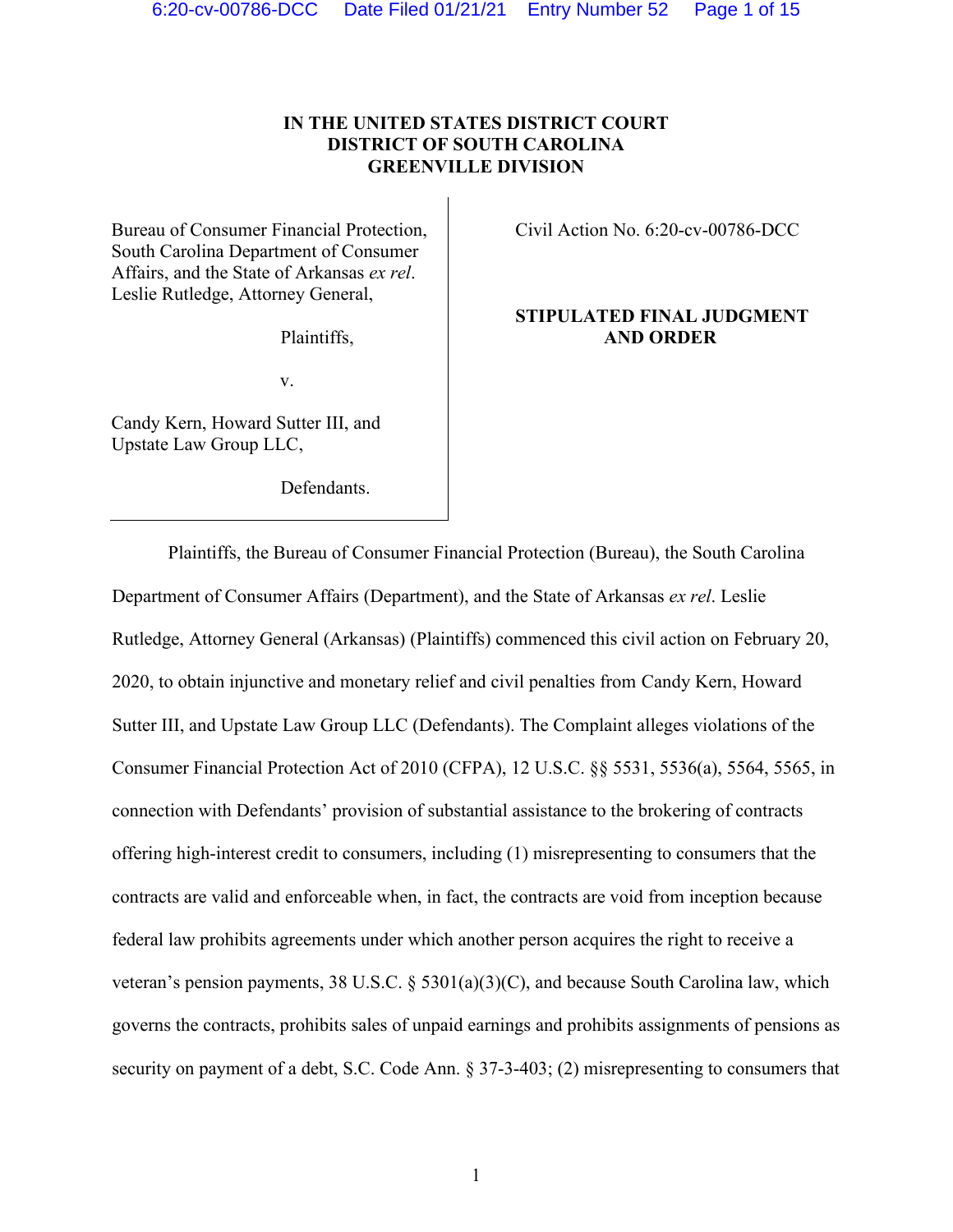the offered product is a sale of payments and not a high-interest credit offer; (3) failing to inform consumers of the applicable interest rate on the credit offer, (4) representing to consumers that consumers may be subject to criminal prosecution if they breached their contracts, and (5) representing, expressly or impliedly, that consumers are legally obligated to make payments in accordance with the terms of their contracts when, in fact, the contracts were void from inception and consumers are not obligated to make payments. The Complaint also alleges violations of the South Carolina Consumer Protection Code, S.C. Code Ann. § 37-5-108 (SCCPC), for unconscionable debt collection.

Plaintiffs and Defendants consent to entry of this Stipulated Final Judgment and Order (Order), without adjudication of any issue of fact or law, to settle and resolve all matters in dispute between these parties arising from the conduct alleged in the Complaint.

#### **FINDINGS**

1. This Court has subject-matter jurisdiction over this action because it is brought under "[f]ederal consumer financial law," 12 U.S.C. § 5565(a)(1), presents a federal question, 28 U.S.C. § 1331, and is brought by an agency of the United States, 28 U.S.C. § 1345.

2. This Court has supplemental jurisdiction over the Department's state-law claims because they are so related to the federal claims that they form part of the same case or controversy. 28 U.S.C. § 1367(a).

3. This Court has personal jurisdiction over Defendants because they are located, reside, or do business in this district. 12 U.S.C. § 5564(f).

4. Venue is proper because Defendants are located, reside, or do business in this district. 12 U.S.C. § 5564(f).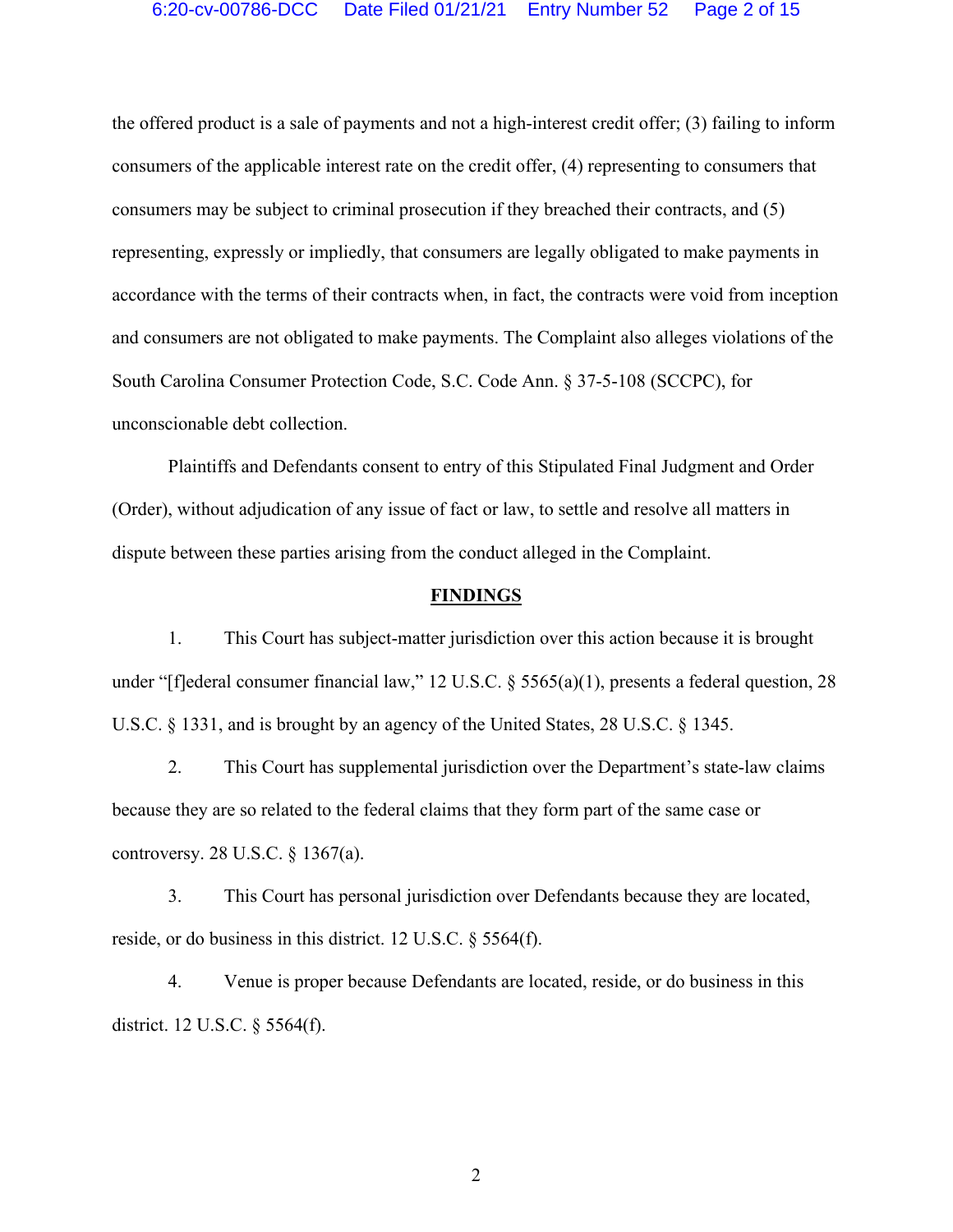#### 6:20-cv-00786-DCC Date Filed 01/21/21 Entry Number 52 Page 3 of 15

5. Defendants neither admit nor deny the allegations in the Complaint, except as specified in this Order. For purposes of this Order, Defendants admit the facts necessary to establish the Court's jurisdiction over them and the subject matter of this action.

6. Defendants waive all rights to seek judicial review or otherwise challenge or contest the validity of this Order and any claim they may have under the Equal Access to Justice Act, 28 U.S.C. § 2412, concerning the prosecution of this action to the date of this Order. Each Party agrees to bear its own costs and expenses, including, without limitation, attorneys' fees.

7. Defendants have documented to Plaintiffs' satisfaction their inability to pay more than the redress ordered below.

8. Entry of this Order is in the public interest.

## **DEFINITIONS**

9. The following definitions apply to this Order:

- a. "**Affected Consumer**" means a consumer who entered into a contract related to their pension or disability income stream:
	- i. that was brokered, offered, arranged, purchased, or collected on by Andrew Gamber or any of his companies, Voyager Financial Group, LLC, BAIC, Inc., or SoBell Corp., or Katharine Snyder or any of her companies, Performance Arbitrage Company, Inc. or Life Funding Options, Inc., while working with Defendants, or
	- ii. where Defendants reviewed the consumer's application to enter into the transaction; directed or administered the execution of the contract; served as the payment processor for the initial lump-sum payment or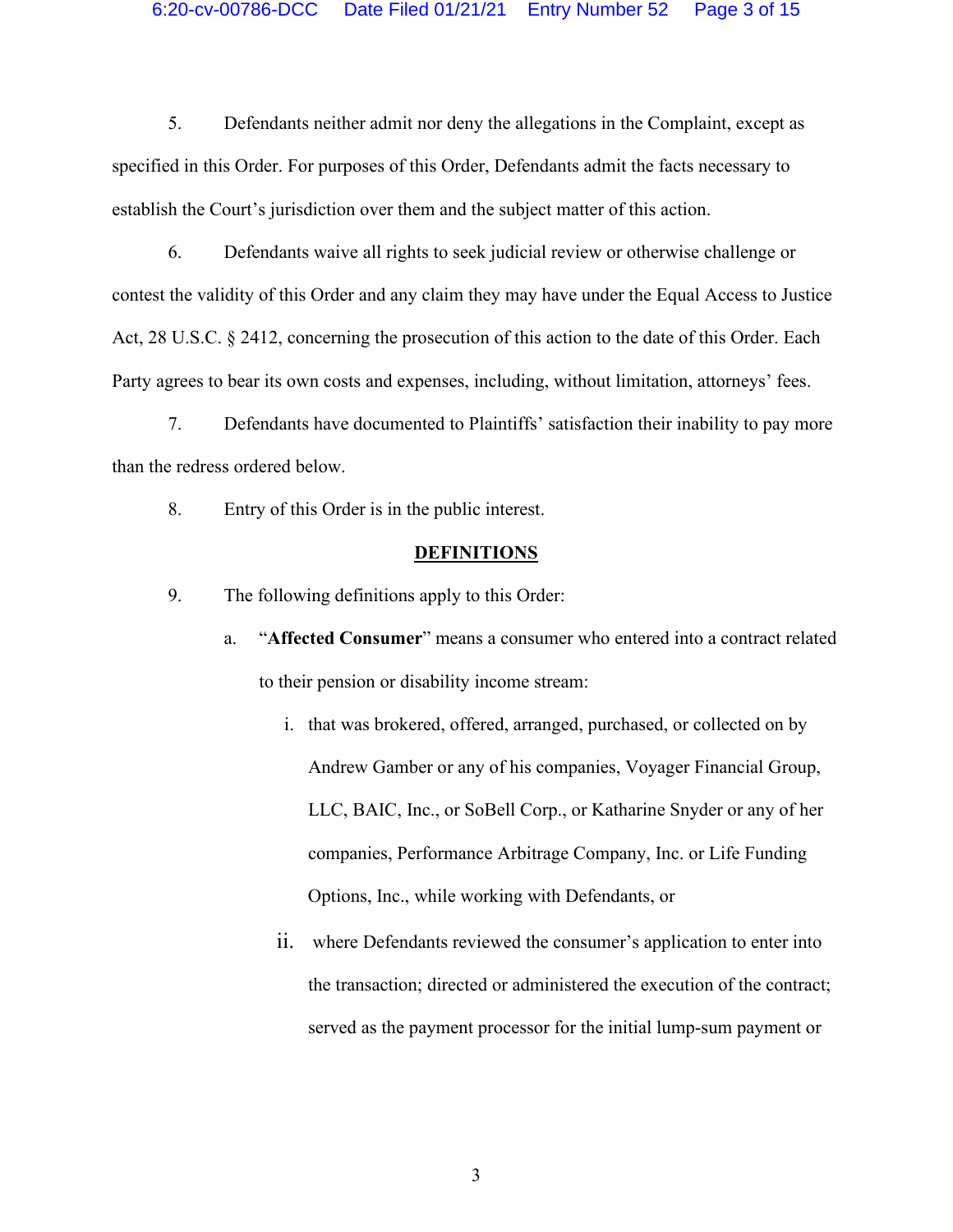fees; served as the payment processor for consumer's payments on the contract; or collected or attempted to collect on the contract.

- b. "**Assisting Others**" means helping, aiding, or providing support to others, including but not limited to:
	- i. consulting in any form whatsoever;
	- ii. providing paralegal or administrative support services;
	- iii. formulating or providing, or arranging for the formulation or provision of, any advertising or marketing material, including, but not limited to, any telephone-sales script, direct-mail solicitation, or the text of any Internet website, email, or other electronic communication or advertisement;
	- iv. providing names of, or assisting in the generation of, potential customers;
	- v. performing marketing, billing, or payment services of any kind;
	- vi. participating in or providing services related to the offering, sale, or servicing of a product or the collection of payments for a product;
	- vii. acting or serving as an owner, officer, director, manager, principal, partner, or limited partner of any entity; and
	- viii. investing or loaning money.
- c. "**Defendants**" means the Individual Defendants and the Corporate Defendant, individually, collectively, or in any combination.
	- i. "**Corporate Defendant**" means Upstate Law Group LLC, its employees, and its successors and assigns.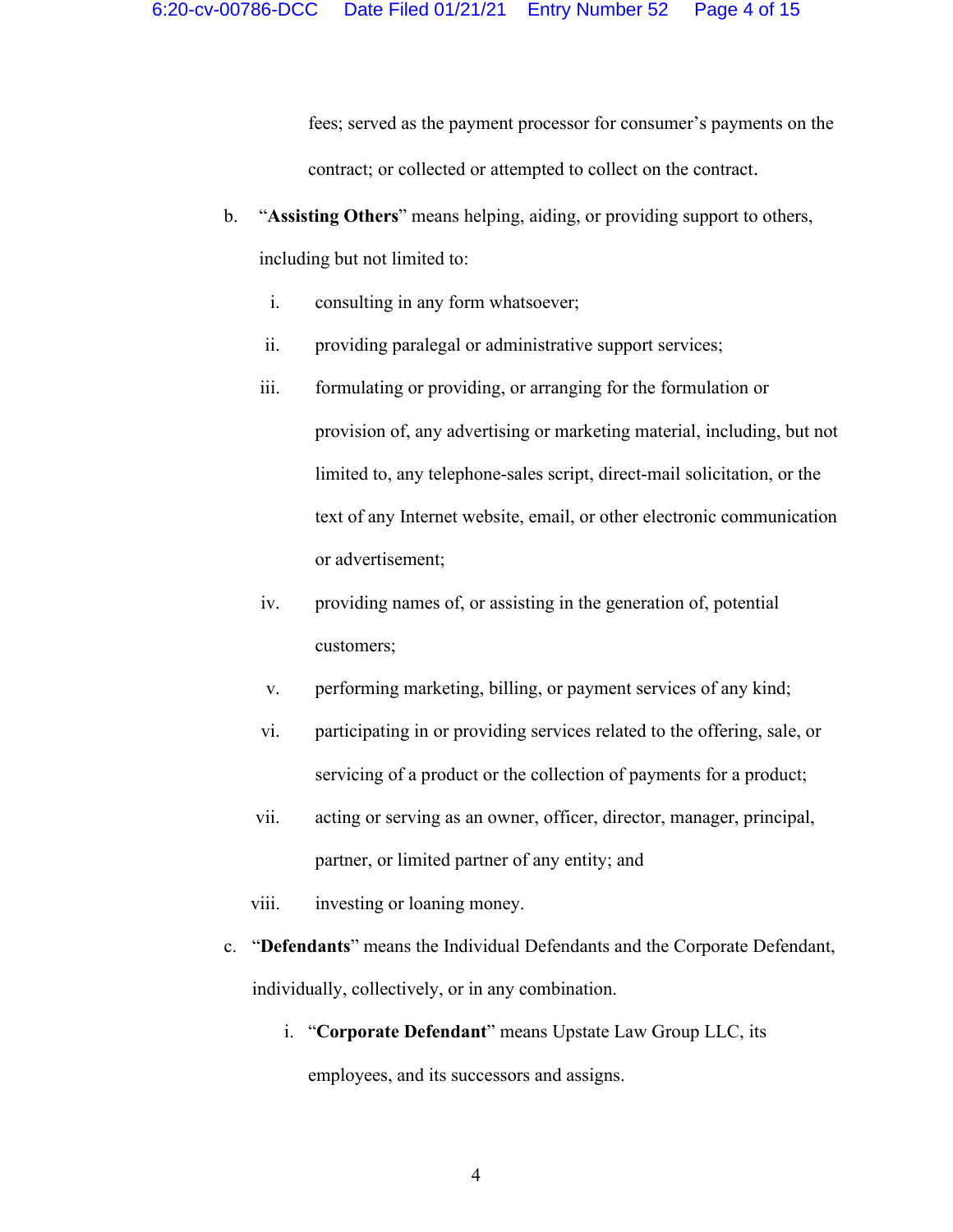- ii. "**Individual Defendants**" means Candy Kern, Howard Sutter III, collectively, or in any combination, and each of them by any other name by which they might be known.
- d. "**Effective Date**" means the date on which the Order is entered on the docket.
- e. "**Enforcement Director**" means the Assistant Director of the Office of Enforcement for the Bureau of Consumer Financial Protection or his or her delegate.
- f. "**Related Consumer Action**" means a private action by or on behalf of one or more consumers or an enforcement action by another governmental agency brought against Defendants based on substantially the same facts as described in the Complaint.
- g. "**Relevant Period**" means the period from January 1, 2012, through December 31, 2020.

## **ORDER**

## **CONDUCT RELIEF**

## **I. Permanent Ban**

## **IT IS ORDERED** that:

10. Defendants, whether acting directly or indirectly, are permanently restrained from engaging in, and Assisting Others in engaging in:

> a. brokering, offering, or arranging purported sales or assignments of pensions and disability benefits, including extensions of credit related to pension or disability benefits;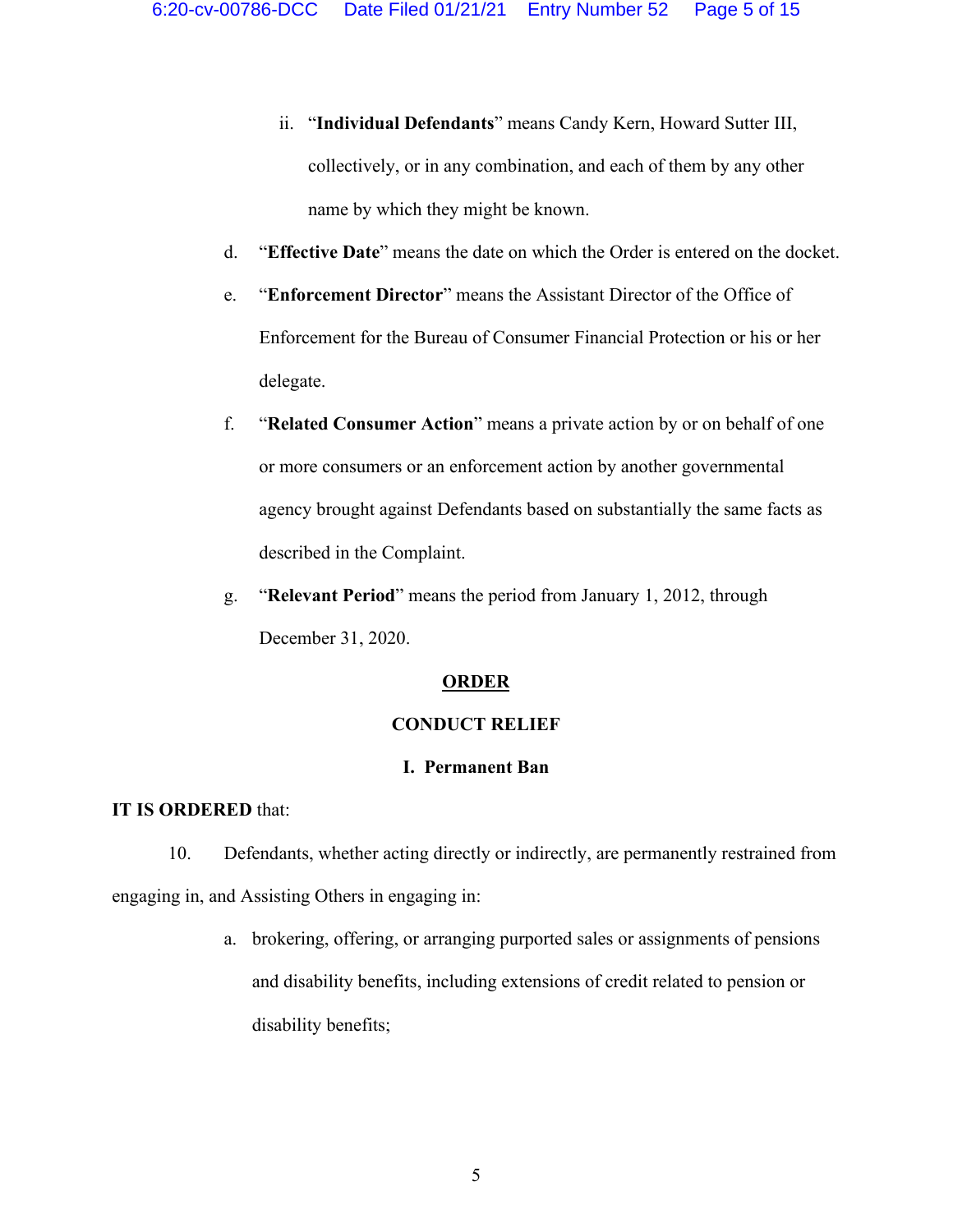- b. any collection activity related to any contract purporting to sell or assign a consumer's pension or disability benefits or any alleged debt arising from the purported sale or assignment of a consumer's pension or disability benefits; and
- c. any financial-services business in the State of South Carolina (including the business of securities, commodities, banking, insurance, or real estate), unless acting in the regular course of the practice of law.

Nothing in this Order shall be read as an exception to this Paragraph.

## **II. Prohibition on Use of Customer Information**

#### **IT IS FURTHER ORDERED that:**

11. Defendants, and their officers, agents, servants, employees, and attorneys and all other Persons in active concert or participation with any of them, who receive actual notice of this Order, whether acting directly or indirectly, may not:

- a. disclose, use, or benefit from customer information, including names, addresses, telephone numbers, email addresses, social security numbers, other identifying information, or any data that enables access to a customer's account (including a credit card, bank account, or other financial account), that Defendant obtained before the Effective Date; or
- b. attempt to collect, sell, assign, or otherwise transfer any right to collect payment from any consumer who entered into a contract related to their pension or disability income stream.

*However*, customer information may be disclosed if requested by a government agency or required by law, regulation, or court order.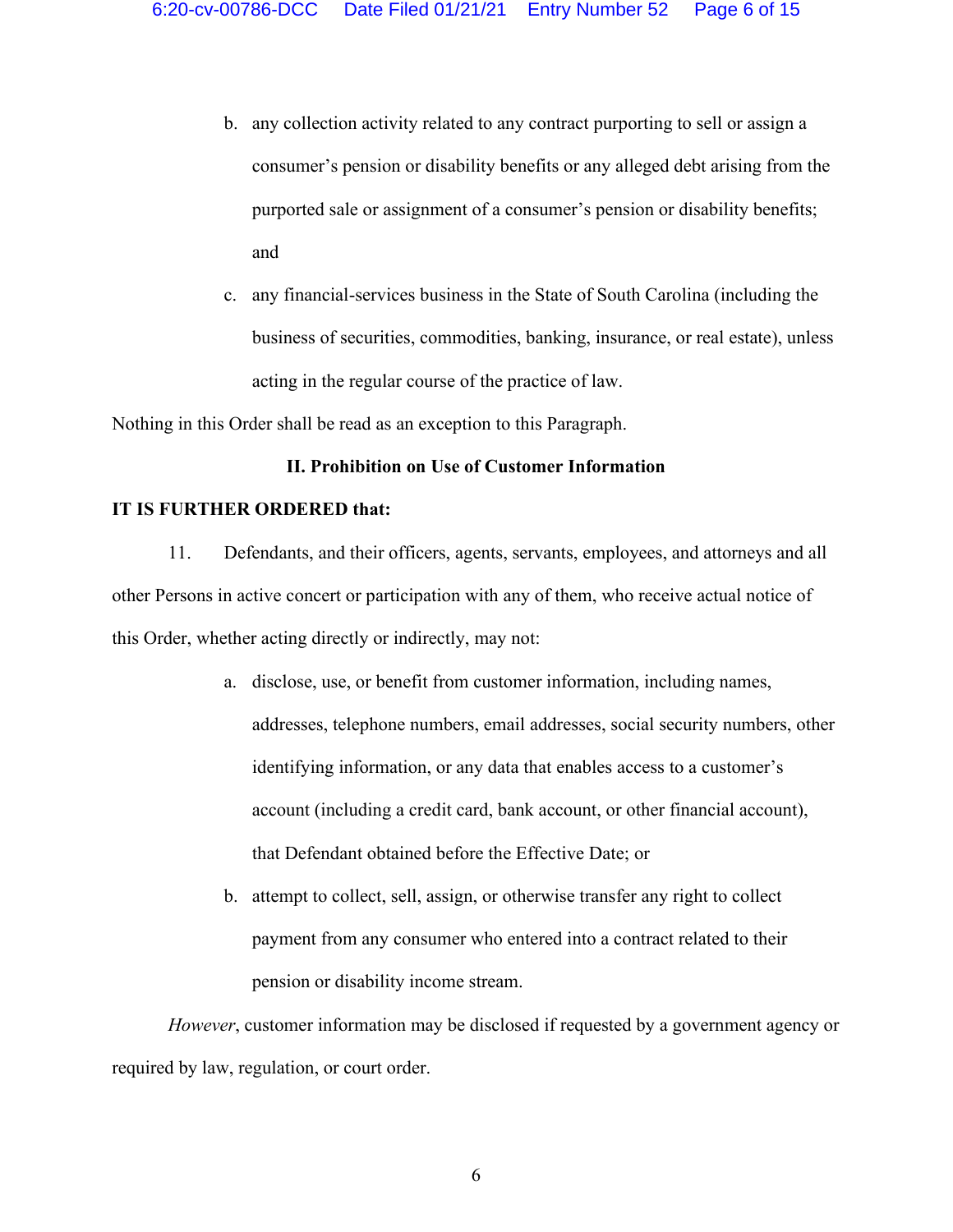#### **MONETARY PROVISIONS**

## **III. Order to Pay Redress**

# **IT IS FURTHER ORDERED** that:

12. A judgment for equitable monetary relief is entered in favor of the Bureau and against Defendants, jointly and severally, in the amount of \$725,000.

13. Within 30 days of the Effective Date, Defendants must pay to the Bureau, by wire transfer to the Bureau or to the Bureau's agent, and according to the Bureau's wiring instructions, \$725,000, in full satisfaction of the judgment as ordered in Paragraph 12 of this Section.

14. With regard to any redress ordered under this Section, if Defendants receive, directly or indirectly, any reimbursement or indemnification from any source, including but not limited to payment made under any insurance policy, or if Defendants secure a tax deduction or tax credit with regard to any federal, state, or local tax, Defendants must: (a) immediately notify the Enforcement Director in writing, and (b) within 10 days of receiving the funds or monetary benefit, Defendants must transfer to the Bureau the full amount of such funds or monetary benefit (Outside Payment) to the Bureau or to the Bureau's agent according to the Bureau's wiring instructions. After the Bureau receives the Outside Payment, the amount of the judgment referenced in Paragraph 12 will be reduced by the amount of the Outside Payment.

15. Any funds received by the Bureau in satisfaction of this judgment will be deposited into a fund or funds administered by the Bureau or to the Bureau's agent according to applicable statutes and regulations to be used for redress for injured consumers, including but not limited to refund of moneys, restitution, damages, or other monetary relief, and for any attendant expenses for the administration of any such redress.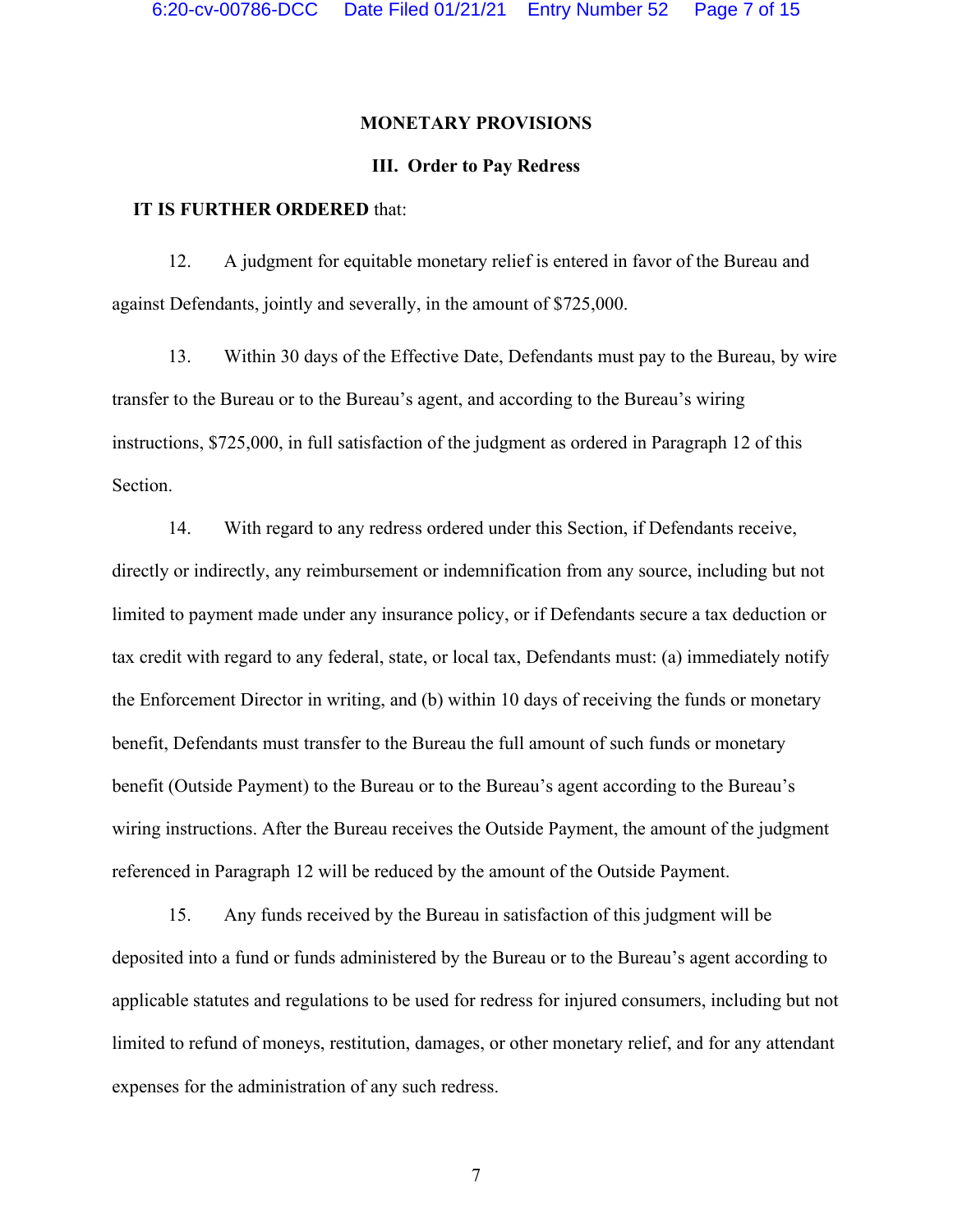16. If the Bureau determines, in its sole discretion, that redress to consumers is wholly or partially impracticable or if funds remain after redress is completed, the Bureau will deposit any remaining funds in the U.S. Treasury as disgorgement. Defendants will have no right to challenge any actions that the Bureau or its representatives may take under this Section.

17. Payment of redress to any Affected Consumer under this Consent Order may not be conditioned on that Affected Consumer waiving any right.

#### **IV. Additional Monetary Provisions**

#### **IT IS FURTHER ORDERED** that:

18. In the event of any default on Defendants' obligations to make payment under this Order, interest, computed under 28 U.S.C. § 1961, as amended, will accrue on any outstanding amounts not paid from the date of default to the date of payment and will immediately become due and payable.

19. Defendants relinquish all dominion, control, and title to the funds paid under this Order to the fullest extent permitted by law, and no part of the funds may be returned to Defendants.

20. The facts alleged in the Complaint will be taken as true and be given collateral estoppel effect, without further proof, in any subsequent civil litigation by or on behalf of the Bureau to enforce this Order or the Bureau's rights to any payment or monetary judgment under this Order, such as a non-dischargability complaint in any bankruptcy case.

21. Within 30 days of the entry of a final judgment, order, or settlement in a Related Consumer Action, Defendants must notify Plaintiffs in writing of the final judgment, order, or settlement. That notification must indicate the amount of redress, if any, that Defendants paid or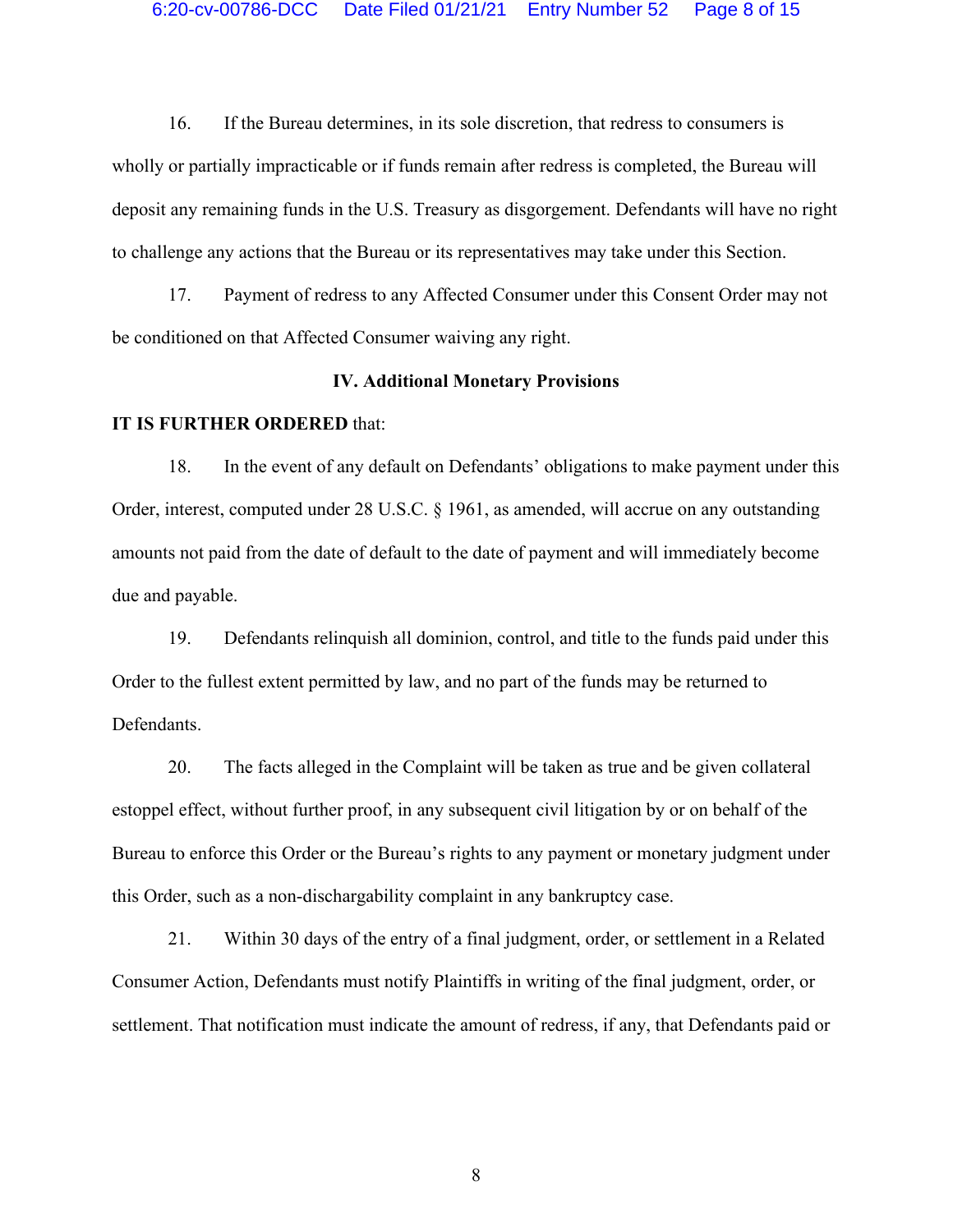are required to pay to consumers and describe the consumers or classes of consumers to whom that redress has been or will be paid.

22. Upon written request of a representative of the Bureau, any consumer reporting agency must furnish consumer reports to the Bureau concerning any Individual Defendant under Section  $604(a)(1)$  of the Fair Credit Reporting Act, 15 U.S.C. § 168l b(a)(1), which may be used for purposes of collecting and reporting on any delinquent amount arising out of this Order.

# **COMPLIANCE PROVISIONS**

#### **V. Reporting Requirements**

## **IT IS FURTHER ORDERED** that:

23. Defendants must notify Plaintiffs of any development that may affect compliance obligations arising under this Order, including but not limited to a dissolution, assignment, sale, merger, or other action that would result in the emergence of a successor company; the creation or dissolution of a subsidiary, parent, or affiliate that engages in any act or practice subject to this Order; the filing of any bankruptcy or insolvency proceeding by or against any Defendant; or a change in any Defendant's name or address. Defendants must provide this notice at least 30 days before the development or as soon as practicable after learning about the development, whichever is sooner.

- 24. Within 7 days of the Effective Date, each Defendant must:
	- a. designate at least one telephone number and email, physical, and postal address as points of contact, which Plaintiffs may use to communicate with each Defendant;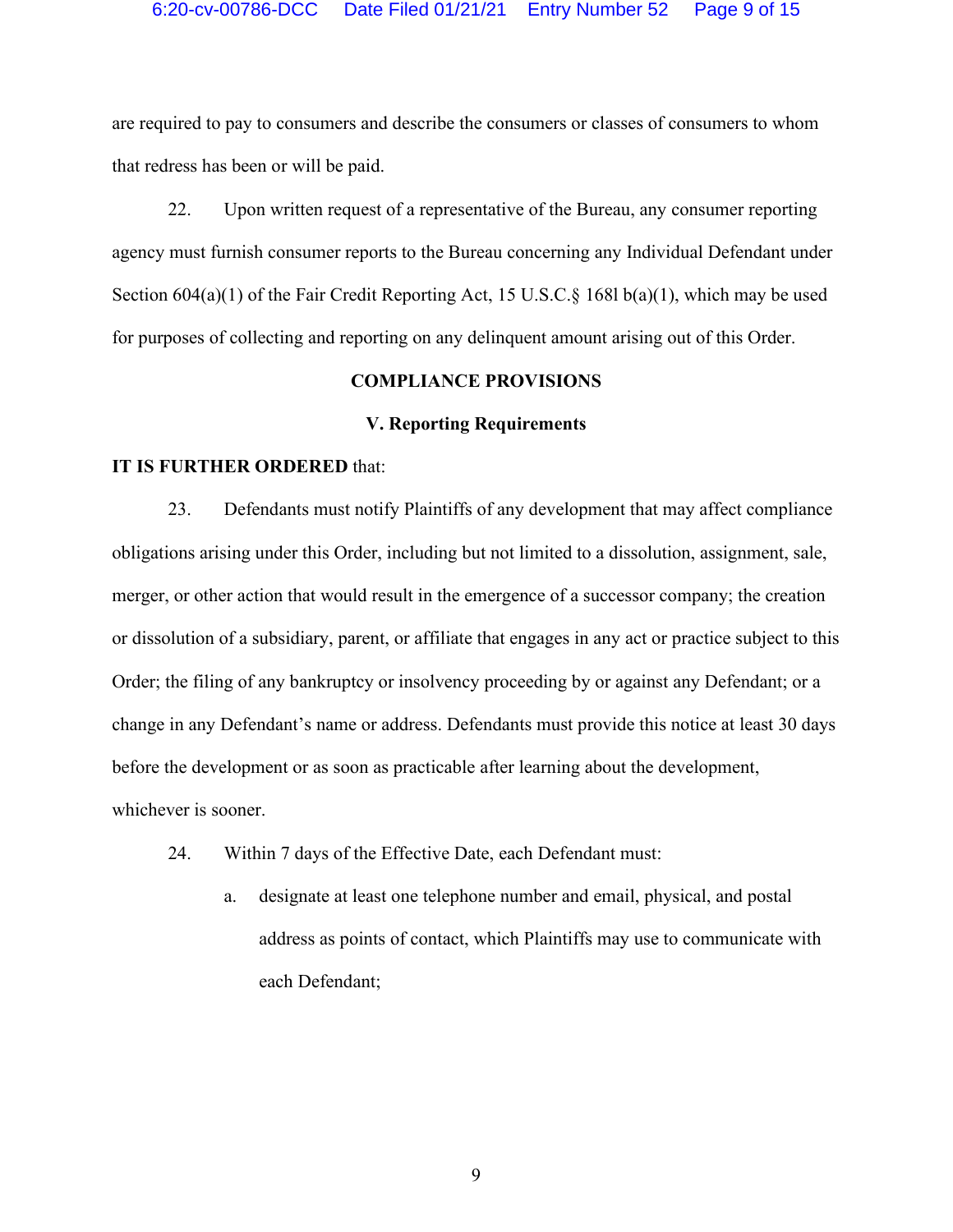- b. identify all businesses for which any Defendant is the majority owner, or that any Defendant directly or indirectly controls, by all of their names, telephone numbers, and physical, postal, email, and Internet addresses;
	- i. describe the activities of each such business, including the products and services offered, and the means of advertising, marketing, and sales;
- c. identify each Individual Defendants' telephone numbers and all email, Internet, physical, and postal addresses, including all residences; and
- d. describe in detail each Individual Defendants' involvement in any business for which they perform services in any capacity or which they wholly or partially own, including each Individual Defendants' title, role, responsibilities, participation, authority, control, and ownership.

25. Each Defendant must report any change in the information required to be submitted under Paragraph 24 at least 30 days before the change or as soon as practicable after learning about the change, whichever is sooner.

26. Within 90 days of the Effective Date, and again one year after the Effective Date, Defendants must submit to Plaintiffs an accurate written compliance progress report sworn to under penalty of perjury (Compliance Report), which, at a minimum:

- a. lists each applicable paragraph and subparagraph of the Order and describes in detail the manner and form in which Defendants have complied with each such paragraph and subparagraph of this Order; and
- b. attaches a copy of each Order Acknowledgment obtained under Section VI, unless previously submitted to Plaintiffs.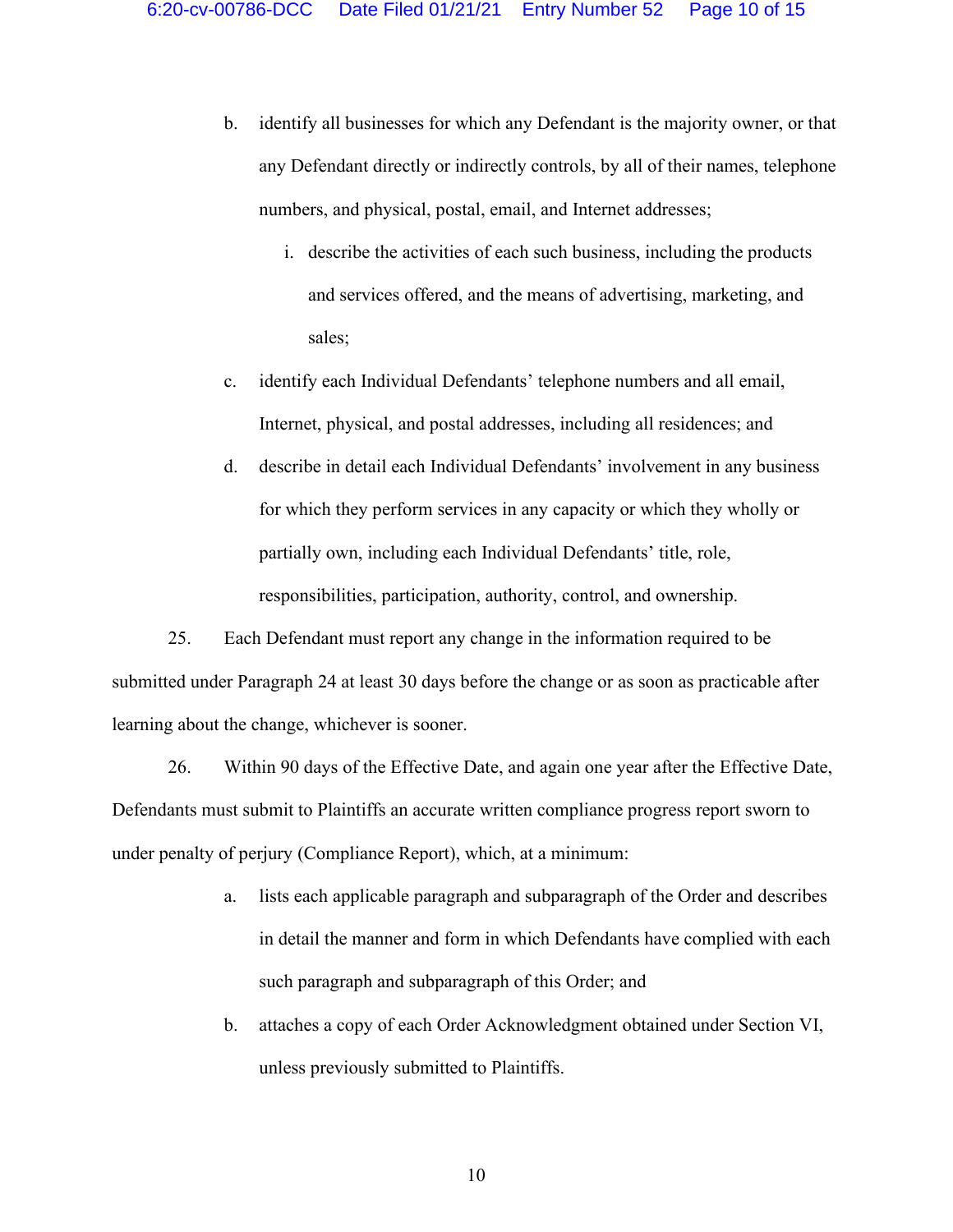## **VI. Order Distribution and Acknowledgment**

#### **IT IS FURTHER ORDERED** that:

27. Within 7 days of the Effective Date, each Defendant must submit to the Enforcement Director, the Department, and Arkansas an acknowledgment of receipt of this Order, sworn under penalty of perjury.

28. Within 30 days of the Effective Date, each Defendant (including each Individual Defendant, for any business of which he or she is the majority owner or which he or she directly or indirectly controls) must deliver a copy of this Order to each of its owners, board members, and officers, as well as to any managers, employees, service providers, or other agents and representatives who have responsibilities related to the subject matter of the Order.

29. For 5 years from the Effective Date, each Defendant (including each Individual Defendant, for any business of which he or she is the majority owner or which he or she directly or indirectly controls) must deliver a copy of this Order to any business entity resulting from any change in structure referred to in Section V, any future owners, board members, and officers, as well as any employees, service providers, or other agents and representatives who will have responsibilities related to the subject matter of the Order before they assume their responsibilities.

30. Defendants must secure a signed and dated statement acknowledging receipt of a copy of this Order, ensuring that any electronic signatures comply with the requirements of the E-Sign Act, 15 U.S.C. § 7001 *et seq*., within 30 days of delivery, from all persons receiving a copy of this Order under this Section.

31. Within 90 days of the Effective Date, each Defendant must provide the Bureau with a list of all persons and their titles to whom this Order was delivered through that date under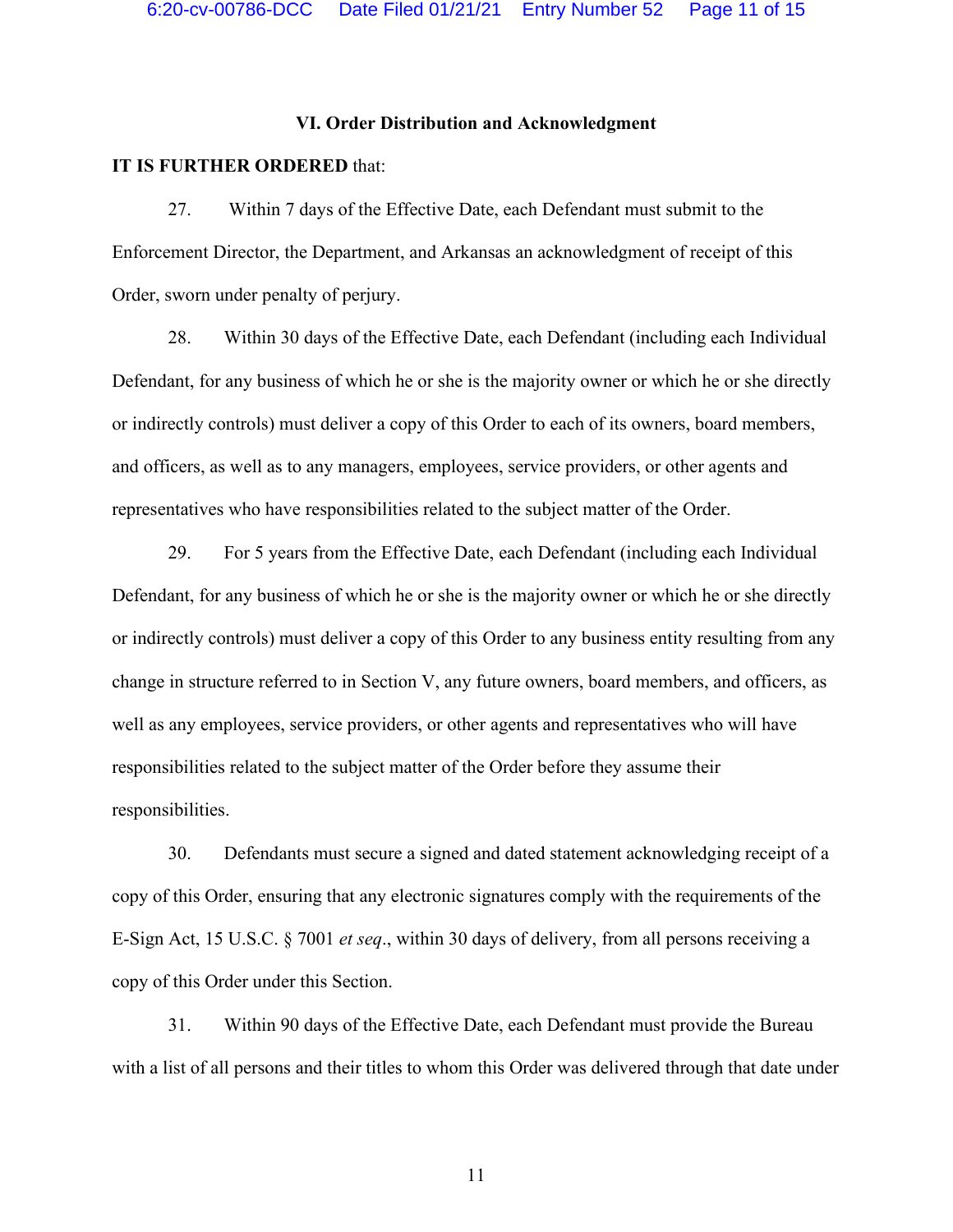Paragraphs 28 and 29 and a copy of all signed and dated statements acknowledging of receipt of this Order under Paragraph 31.

## **VII. Recordkeeping**

#### **IT IS FURTHER ORDERED** that:

32. Defendants (including each Individual Defendant, for any business of which he or she is the majority owner or which he or she directly or indirectly controls) must create all documents and business records necessary to demonstrate full compliance with each provision of the Order, including all submissions to Plaintiffs. Defendants must retain these documents for at least 5 years after creation and make them available to Plaintiffs upon request.

33. Defendants (including each Individual Defendant, for any business of which he or she is the majority owner or which he or she directly or indirectly controls) must retain for 5 years from the Effective Date, the following business records:

- a. all documents and records necessary to demonstrate full compliance with each provision of this Order, including all submissions to Plaintiffs;
- b. copies of all sales scripts; training materials; advertisements; websites; and other marketing materials relating to the subject of this Order, including any such materials used by a third party on behalf of Defendants;
- c. for each individual Affected Consumer: the consumer's name; address; phone number; email address; amount of the lump sum the consumer received; amount of any fees or additional costs the consumer incurred; the amount of any payments the consumer made; a copy of any promotional or welcome materials provided; and a copy of any contracts the consumer signed;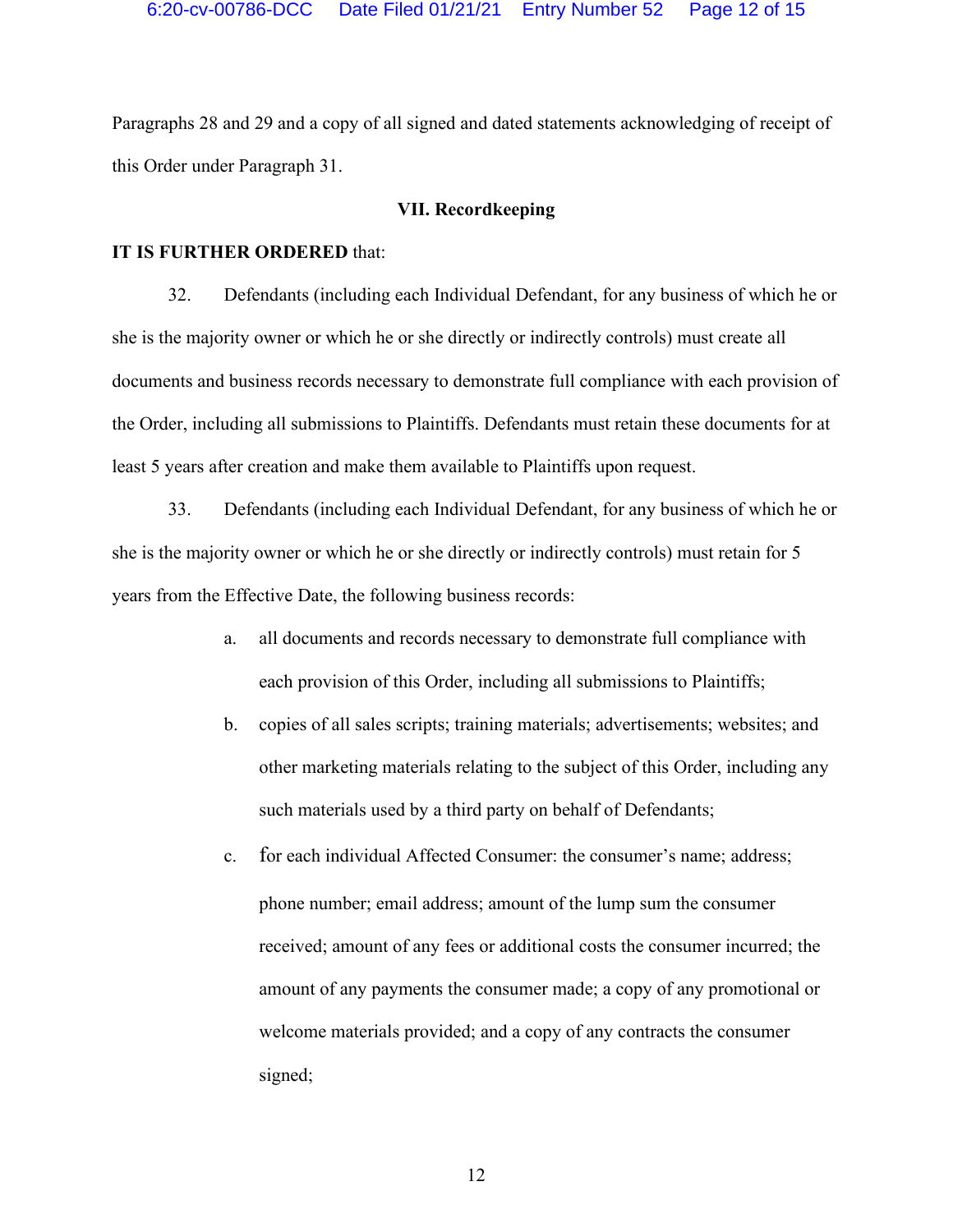- d. for all contracts related to Affected Consumers, accounting records showing the gross and net revenues generated; and
- e. all complaints and refund requests (whether received directly or indirectly, such as through a third party) by Affected Consumers, and any responses to those complaints or requests.

34. Defendants must make the documents identified in Paragraph 33 available to Plaintiffs upon request.

# **VIII. Notices**

# **IT IS FURTHER ORDERED** that:

35. Unless otherwise directed in writing by Plaintiffs, Defendants must provide all submissions, requests, communications, or other documents relating to this Order in writing, with the subject line, "*Bureau, et al. v. Candy Kern, et al.*, Case No. 6:20-cv-00786-DCC," and send them by overnight courier or first-class mail to the below addresses and contemporaneously by email to Enforcement Compliance@cfpb.gov:

Assistant Director for Enforcement Bureau of Consumer Financial Protection ATTENTION: Office of Enforcement 1700 G Street, N.W. Washington D.C. 20552

South Carolina Consumer Department of Consumer Affairs ATTENTION: General Counsel 293 Greystone Blvd., Ste. 400 Columbia, S.C. 29210

State of Arkansas *ex rel*. Leslie Rutledge, Attorney General ATTENTION: Consumer Protection Attorney 323 Center St., Ste. 200 Little Rock, AR 72120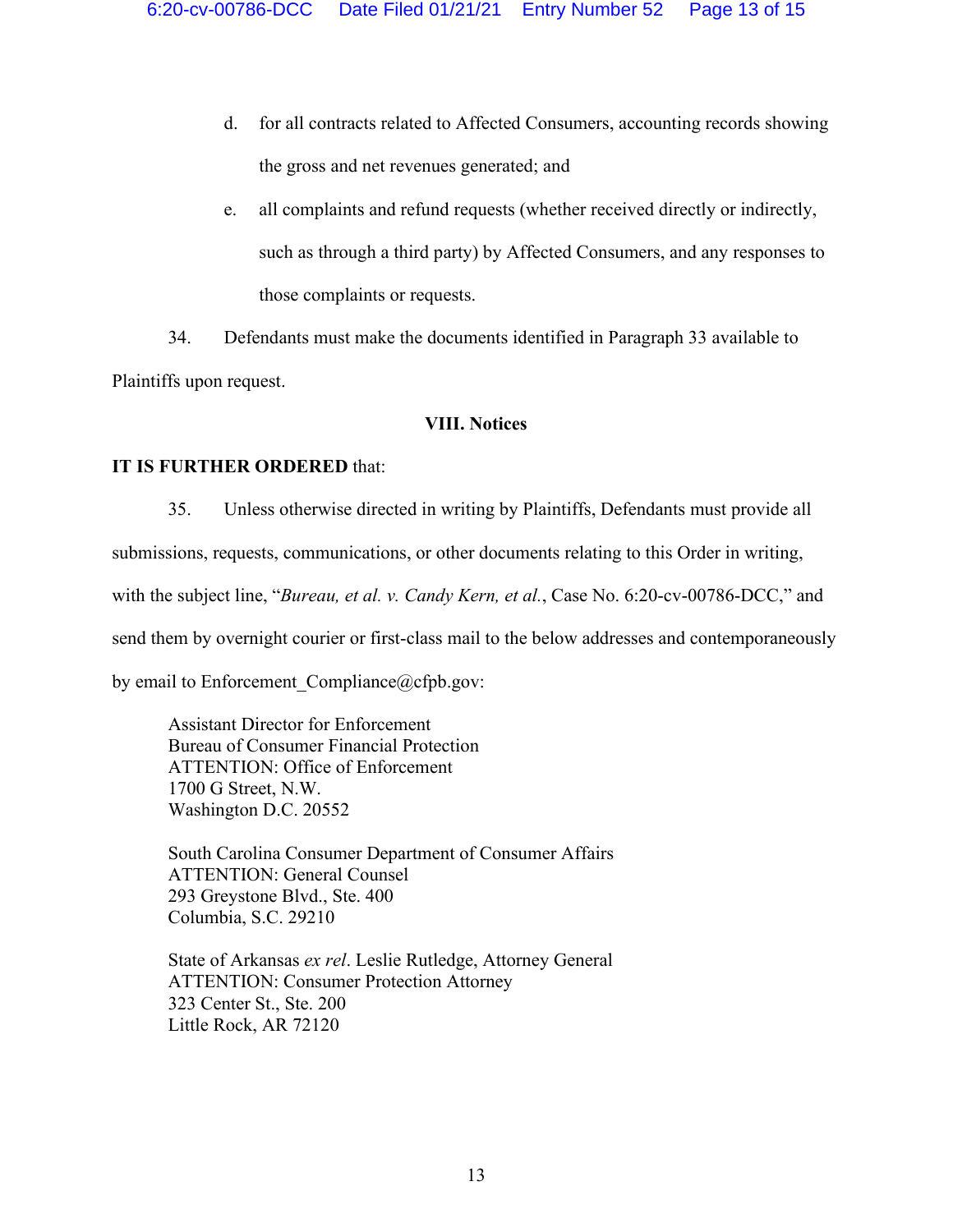## **IX. Cooperation with Plaintiffs**

#### **IT IS FURTHER ORDERED** that:

36. Defendants must cooperate fully to help Plaintiffs determine the identity and location of, and the amount of injury sustained by, each Affected Consumer. Defendants must provide such information in their or their agents' possession or control within 14 days of receiving a written request from any Plaintiff.

37. Defendants must cooperate fully with Plaintiffs in this matter and in any investigation or lawsuit related to or associated with the conduct described in the Complaint. Without the service of compulsory process, Defendants must provide truthful and complete information, evidence, and testimony. Individual Defendants must appear and must cause Defendants' officers, employees, representatives, or agents to appear for interviews, discovery, hearings, trials, and any other proceedings that any Plaintiff may reasonably request upon 14 days written notice, or other reasonable notice, at such places and times as any Plaintiff may designate, without the service of compulsory process.

## **X. Compliance Monitoring**

#### **IT IS FURTHER ORDERED** that:

38. Within 14 days of receipt of a written request from any Plaintiff, Defendants must submit additional Compliance Reports or other requested information, which must be sworn under penalty of perjury; provide sworn testimony; or produce documents.

39. For purposes of this section, Plaintiffs may communicate directly with Defendants, unless Defendants retain counsel related to these communications.

40. Defendants must permit Plaintiffs' representatives to interview any employee or other person affiliated with Defendants who has agreed to such an interview regarding: (a) this